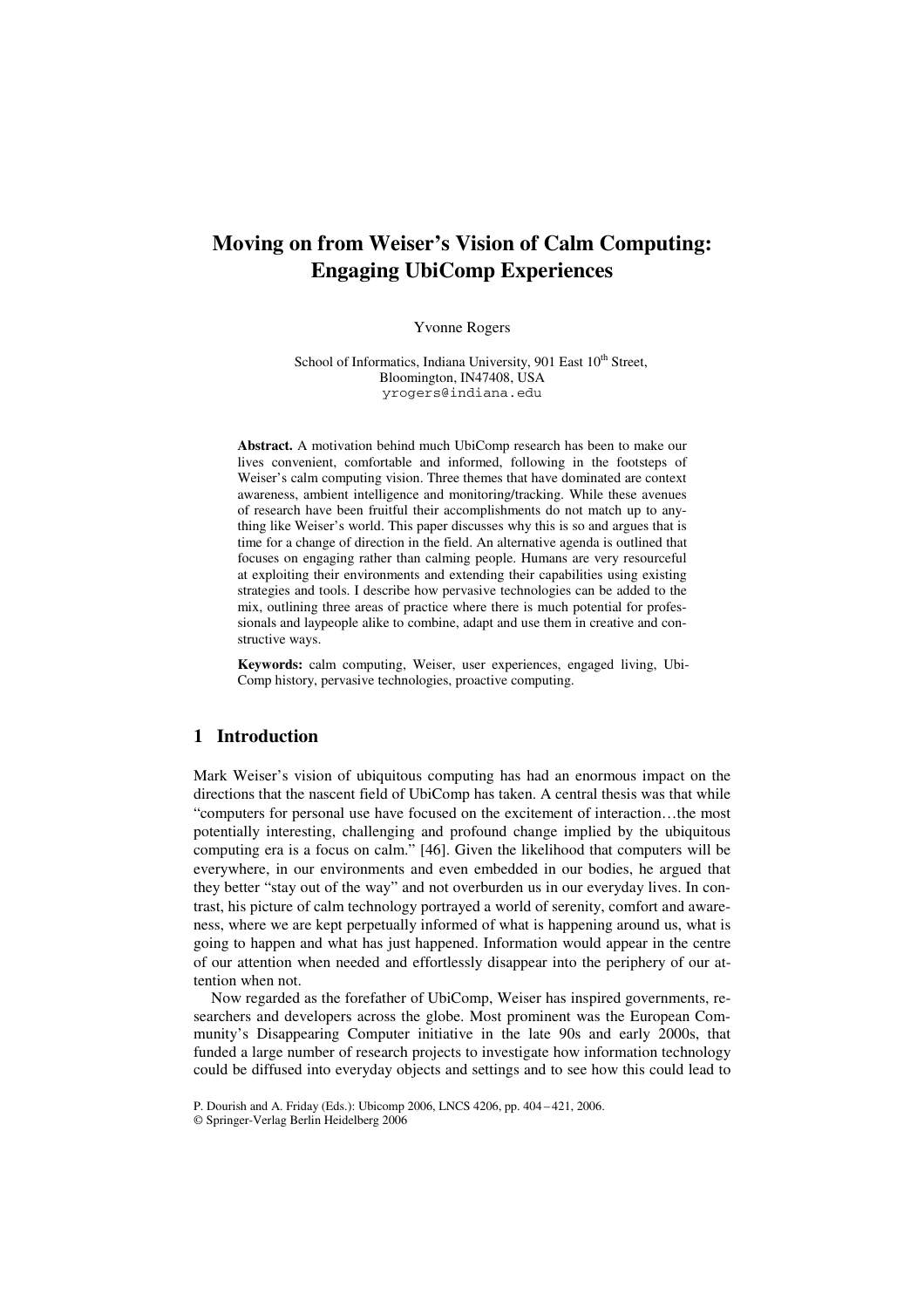new ways of supporting and enhancing people's lives that went above and beyond what was possible using desktop machines. Other ambitious and far-reaching projects included MIT's Oxygen, HP's CoolTown, IBM's BlueEyes, Philips Vision of the Future and attempts by various telecom companies and academia to create the ultimate 'smart home', e.g., Orange-at-Home and Aware Home. A central aspiration running through these early efforts was that the environment, the home, and our possessions would be aware, adapt and respond to our varying comfort needs, individual moods and information requirements. We would only have to walk into a room, make a gesture or speak aloud and the environment would bend to our will and respond or react as deemed appropriate for that point in time.

Considerable effort has gone into realizing Weiser's vision in terms of developing frameworks, technologies and infrastructures. Proactive computing was put forward as an approach to determine how to program computers to take the initiative to act on people's behalf [43]. The environment has been augmented with various computational resources to provide information and services, when and where desired, with the implicit goal of "assisting everyday life and not overwhelming it" [1]. An assortment of sensors have been experimented with in our homes, hospitals, public buildings, physical environments and even our bodies to detect trends and anomalies, providing a dizzying array of data about our health, movements, changes in the environment and so on. Algorithms have been developed to analyze the data in order for inferences to be made about what actions to take for people. In addition, sensed data is increasingly being used to automate mundane operations and actions that we would have done in our everyday worlds using conventional knobs, buttons and other physical controls. For example, our favorite kind of music or TV show that we like to exercise to will automatically play as we enter a gym. Sensed data is also being used to remind us of things we often forget to do at salient times, such as detecting the absence of milk in the fridge and messaging us to buy a carton when passing the grocery store.

But, as advanced and impressive as these endeavors have been they still do not match up to anything like a world of calm computing. There is an enormous gap between the dream of comfortable, informed and effortless living and the accomplishments of UbiComp research. As pointed out by Greenfield [20] "we simply don't do 'smart' very well yet" because it involves solving very hard artificial intelligence problems that in many ways are more challenging than creating an artificial human [26]. A fundamental stumbling block has been harnessing the huge variability in what people do, their motives for doing it, when they do it and how they do it. Ethnographic studies of how people manage their lives – ranging from those suffering from Alzheimer's Disease to high-powered professionals – have revealed that the specifics of the context surrounding people's day-to-day living are much more subtle, fluid and idiosyncratic than theories of context have led us to believe [40]. This makes it difficult, if not impossible, to try to implement context in any practical sense and from which to make sensible predictions about what someone is feeling, wanting or needing at a given moment. Hence, while it has been possible to develop a range of simple UbiComp systems that can offer relevant information at opportune moments (e.g., reminding and recommending to us things that are considered useful and important) it is proving to be much more difficult to build truly smart systems that can understand or accurately model people's behaviors, moods and intentions.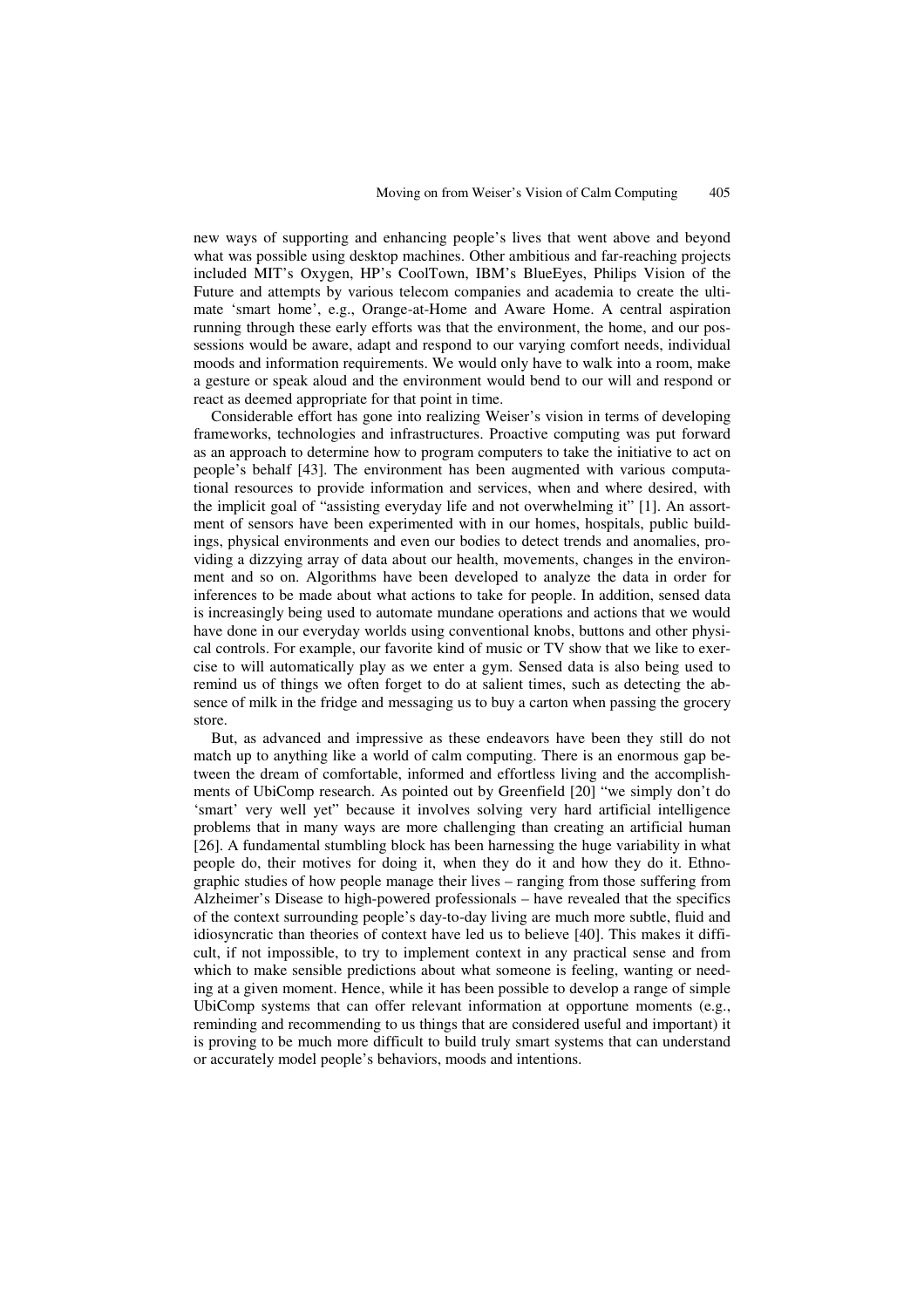The very idea of calm computing has also raised a number of ethical and social concerns. Even if it was possible for Weiser's dream to be fulfilled would we want to live in such a world? In particular, is it desirable to depend on computers to take on our day-to-day decision-making and planning activities? Will our abilities to learn, remember and think for ourselves suffer if we begin to rely increasingly on the environment to do them for us? Furthermore, how do designers decide which activities should be left for humans to control and which are acceptable and valuable for the environment to take over responsibility for?

In this paper I argue that progress in UbiComp research has been hampered by intractable computational and ethical problems and that we need to begin taking stock of both the dream and developments in the field. In particular, we need to rethink the value and role of calm and proactive computing as main driving forces. It is without question that Weiser's enormous legacy will (and should) continue to have an impact on UbiComp developments. However, sufficient time has passed since his untimely death and it should be possible now for researchers to take a critical stance. As part of this exercise, I propose that the field needs to broaden its scope, setting and addressing other goals that are more attainable and down-to-earth. New agendas need also to be outlined that can guide, stimulate and challenge UbiComp (and other) researchers and developers, building upon the growing body of research in the field.

To this end, I propose one such alternative agenda which focuses on designing UbiComp technologies for engaging user experiences. It argues for a significant shift from *proactive computing* to *proactive people*; where UbiComp technologies are designed not to do things for people but to engage them more actively in what they currently do. Rather than calm living it promotes engaged living, where technology is designed to *enable* people to do what they want, need or never even considered before by acting in and upon the environment. Instead of embedding pervasive computing everywhere in the environment it considers how UbiComp technologies can be created as ensembles or ecologies of resources, that can be mobile and/or fixed, to serve specific purposes and be situated in particular places. Furthermore, it argues that people rather than computers should take the initiative to be constructive, creative and, ultimately, in control of their interactions with the world – in novel and extensive ways.

While this agenda might appear to be a regressive step and even an anathema to some ardent followers of Weiser's vision, I argue that it (and other agendas) will turn out to be more beneficial for society than persisting with following an unrealistic goal. Current technological developments together with emerging findings from user studies, showing how human activities have been positively extended by 'bounded' (as opposed to pervasive) technologies, suggest that much can be gained from reconceptualizing UbiComp in terms of designing user experiences that creatively, excitedly, and constructively extend what people currently do. This does not mean that the main tenet of Weiser's vision be discarded (i.e., computers appearing when needed and disappearing when not) but rather we begin to entertain other possibilities – besides calmness – for steering UbiComp research. Examples include extending and supporting personal, cognitive and social processes such as habit-changing, problemsolving, creating, analyzing, learning or performing a skill. Ultimately, research and development should be driven by a better understanding of human activity rather than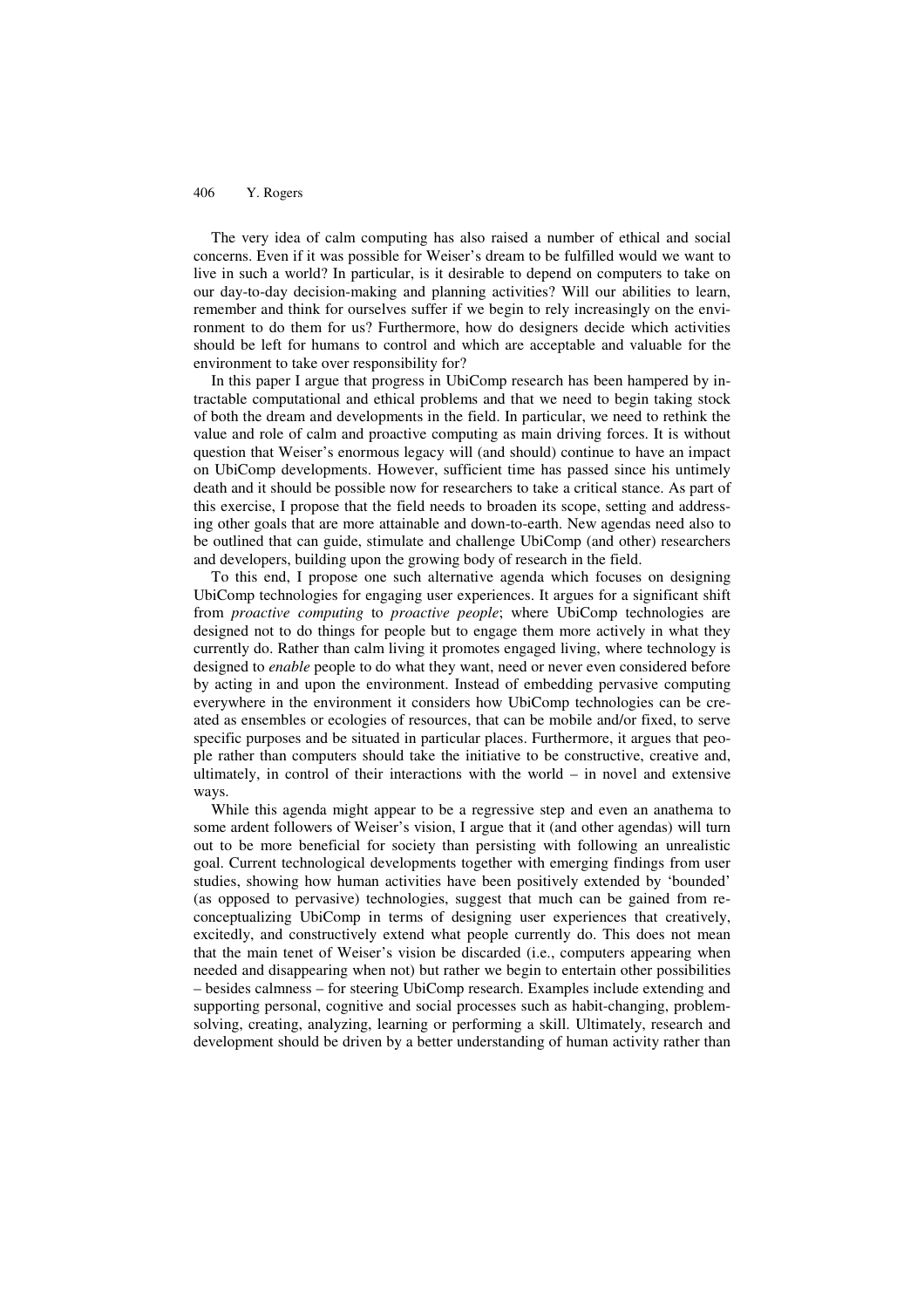what has tended to happen, namely, "daring to intervene, clumsily, in situations that already work reasonably well" [20, p231].

In the remainder of this paper I offer a constructive critique of Weiser's vision and the subsequent research that has followed in its footsteps. I then outline an alternative agenda for UbiComp, highlighting pertinent questions, concerns and illustrative examples of how it can be achieved.

# **2 Weiser's Vision Revisited and Early Research**

To illustrate how his early vision of ubiquitous computing could work, Weiser [47] presented a detailed scenario about a day in the life of Sal, an executive single mother. The scenario describes what Sal gets up to, as she moves from her domestic world to her work place, during which she is perpetually informed of the goings on of her family, neighbors, fellow citizens and work colleagues. With this knowledge she is able to keep up-to-date, avoid obstacles, make the most of her time and conduct her work – all in smooth and effective ways. The scenario emphasizes coziness, comfort and effortlessness:

"Sal awakens: she smells coffee. A few minutes ago her alarm clock, alerted by her restless rolling before waking, had quietly asked "coffee?", and she had mumbled "yes." "Yes" and "no" are the only words it knows.

Sal looks out her windows at her neighborhood. Sunlight and a fence are visible through one, but through others she sees electronic trails that have been kept for her of neighbors' coming and going during the early morning. Privacy conventions and practical data rates prevent displaying video footage, but time markers electronic tracks on the neighborhood map let Sal feel cozy in her street."

In this small excerpt we see how the world evolves around Sal's assumed needs, where computers, cameras and sensors are embedded into her world to make her life super efficient, smooth and calm. It is as if she glides through life, where everything is done or laid out for her and whenever there is potential for frustration, such as a traffic jam or parking problem, the invisible computers come to her rescue and gently inform her of what to do and where to go. It is worth drawing an analogy here with the world of the landed aristocracy in Victorian England who's day-to-day live was supported by a raft of servants that were deemed to be invisible to them. This scenario also highlights the ethical issues that such an informed world needs to address, namely the importance of establishing appropriate levels of privacy that are considered acceptable by a community (e.g., having abstract digital trails rather than video footage to ensure anonymity).

The core topics raised in Weiser's seminal papers have motivated much subsequent UbiComp research. Most prominent themes are context-aware computing, ambient/ubiquitous intelligence and recording/tracking and monitoring. (N.B. It should be noted that these are not mutually exclusive but overlap in the aims and methods used.)

#### **2.1 Context-Aware Computing**

Context-aware computing focuses on detecting, identifying and locating people's movements, routines or actions with a view to using this information to provide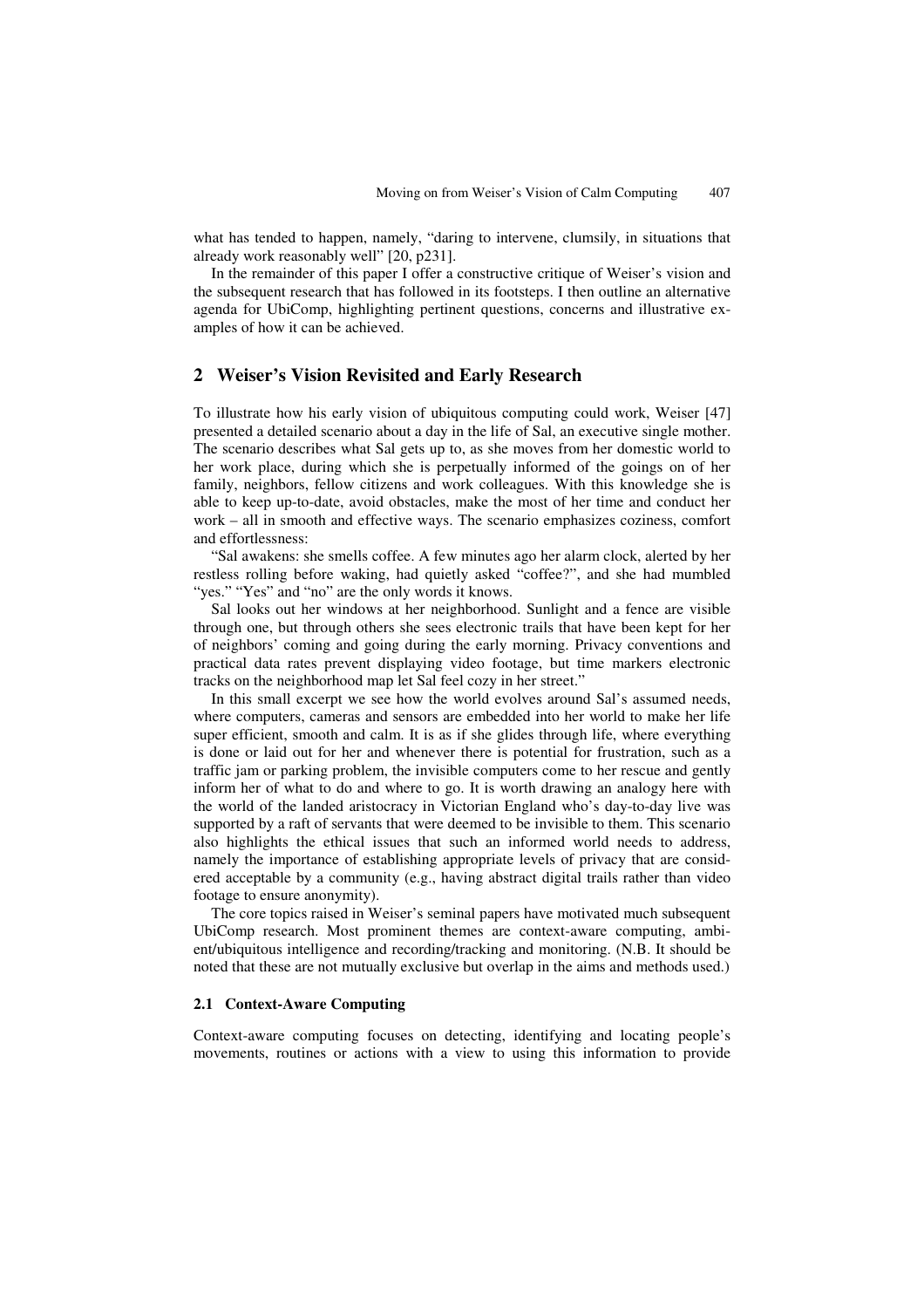relevant information that may augment or assist a person or persons. Many projects have been conducted under this heading to the extent that it has been noted that ubiquitous computing is sometimes called context-aware computing [12]. In a nutshell, context is viewed as something that can be sensed and measured using location, time, person, activity type and other dimensions. An example of an early context-sensitive application was comMotion that used location information and a speech output system to inform people when they were driving or cycling past a store to buy the groceries they needed [30].

A motivation behind much context-aware computing is to find ways of compensating for limitations in human cognition, e.g., attention, memory, learning, comprehension, and decision-making, through the use of sensor-based and computational tools. For example, augmented cognition – originating in military research – seeks to develop methods "to open bottlenecks and address the biases and deficits in human cognition" by continually sensing the ongoing context and inferring what strategies to employ to help people in their tasks [5].

Key questions in context-aware computing concern what to sense, what form and what kind of information to represent to augment ongoing activities. A number of location and tagging technologies have been developed, such as RFID, satellite, GPS and ultrasonics, to enable certain categories of information to be tracked and detected. Many of these, however, have been beset with detection and precision limitations, sometimes resulting in unreliable and inaccurate data. Recent advances in cognitive radio technology that is software defined (SDR), promises to be more powerful; wireless systems will be able to locate and link to locally unused radio frequency, based on the ability to sense and remember various factors, such as human behavior, making them more dependable and more aware of their surroundings [4]. The advocates of this new technology portray its potential for highly complex settings, such as combat war zones to help commanders from different friendly forces stay appraised of the latest situation, through voice, data and video links, thereby reducing collateral damage [4].

While newer technological developments may enable more accurate data to be detected and collected it is questionable as to how effectively it can be used. It still involves Herculean efforts to understand, interpret and act upon in real-time and in meaningful ways. Context-aware systems that attempt to guide a person through certain activities require models of human behavior and intentionality that are based on rationality and predictability [40]. However, as already mentioned, people often behave in unpredictable and subtle ways in their day-to-day contexts. Therefore, it is likely that context-aware systems will only ever be successful in highly constrained settings.

#### **2.2 Ambient and Ubiquitous Intelligence**

Another dominant theme that has emerged in the field of UbiComp is ubiquitous or ambient intelligence, i.e., computational intelligence that is part of both the physical and the digital worlds. This approach follows on from work in artificial intelligence. The phrase 'right place/right time/right means' has been sloganized with visions of smart worlds and smart things, embedded with intelligence, that will predict people's needs and react accordingly [25]. Instead of reaching for the remote to change the TV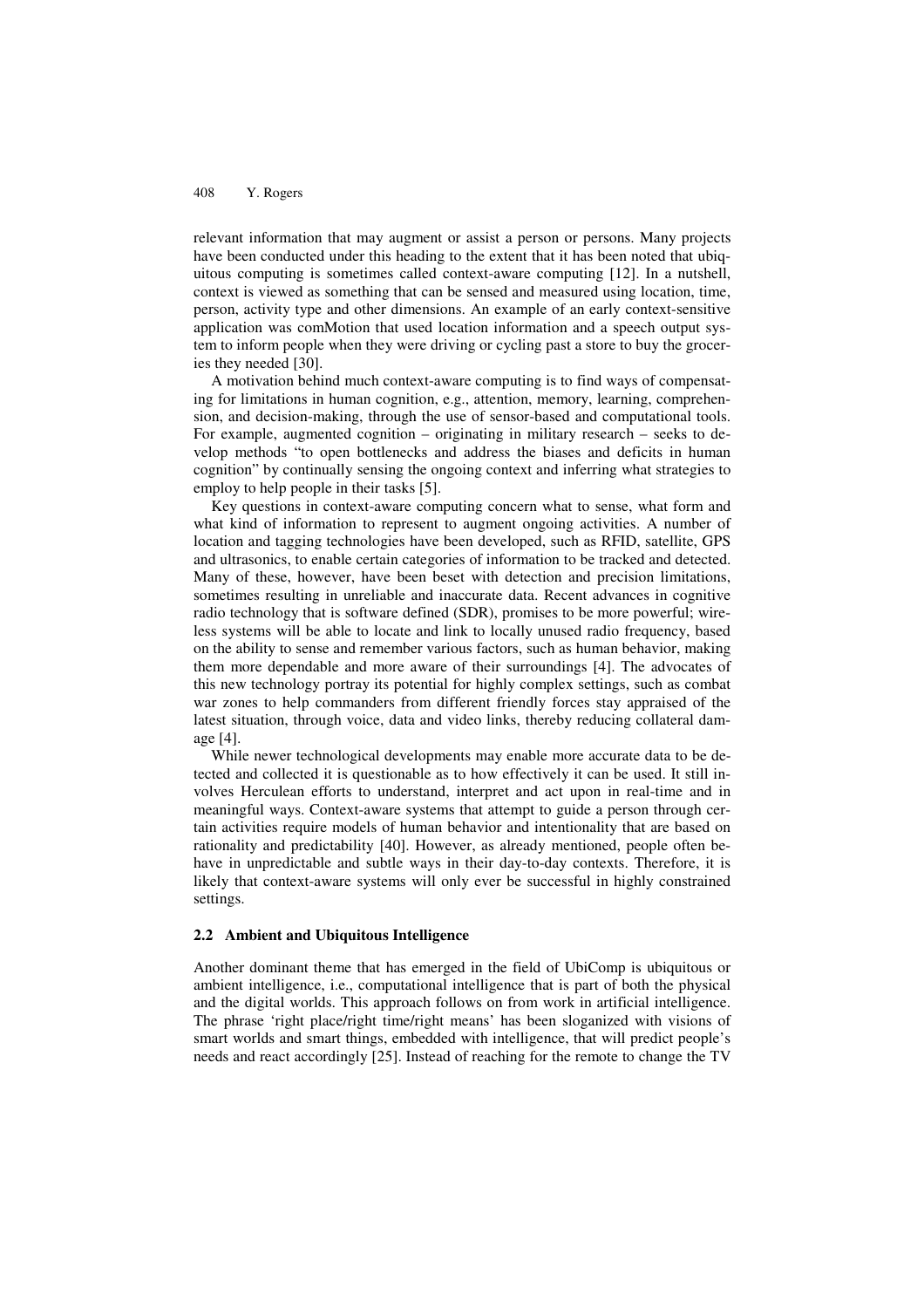channel the smart entertainment system will do it for us, instead of browsing the web the smart internet will find the information we need and so on. Just as it is becoming increasingly common place for supermarkets to automatically open their doors as we walk towards them, toilets to flush when we stand up and taps to release water as we wave our hands under them it is envisioned that information will appear on our TVs, watches, walls, and other displays as and when needed (e.g., children will be alerted of dangers and tourists will be informed of points of interest when walking through an unfamiliar city).

However, similar to context-aware computing, ambient intelligence is proving to be a hard nut to crack. While there have been significant advances in computer vision, speech recognition and gesture-based detection, the reality of multimodal interfaces – that can predict and deliver with accuracy and sensitivity what is assumed people want or need  $-$  is a long way off. One of the most well known attempts at implementing ambient intelligence was IBM's BlueEyes project, that sought to develop computers that could "see" and "feel" like humans. Sensing technology was used to identify a person's actions and to extract key information that was then analyzed to determine the person's physical, emotional, or informational state. This was intended to be used to help make people "more productive by performing expected actions or by providing expected information." The success of the BlueEyes project, however, was limited; an example of an achievement that is posted on its website is of a television that would turn itself on when a person in the room made eye contact with it. To turn it off, the person could 'tell' it to switch off.

Such meager accomplishments in both context-aware computing and ambient intelligence reflect just how difficult it can be to get a machine to behave like a human. But it is essential that such systems be accurate for them to be accepted by humans in their everyday context. Reading, interpreting and acting upon people's moods, intentions, desires, etc, at any given moment in an appropriate way is a highly developed human skill that when humans get it wrong can lead to misunderstanding. When a ubiquitous computing system gets it wrong – which is likely to be considerably more frequent – it is likely to be more frustrating and we are likely to be less forgiving. For example, when the system decides to switch on the TV because we happen momentarily to stare into space while reading a book, it is likely to be unnerving and extremely annoying, especially if 'it' persistently gets it wrong.

## **2.3 Recording, Tracking and Monitoring**

The push towards developing assistive applications through sensing and alerting has been most marked for vulnerable people; a number of UbiComp systems have been built to constantly check up on the elderly, the physically and mentally disabled [34]. The movements, habits, health and mishaps of such people are recorded, tracked and presented via remote monitors to the families, carers and other people responsible for them, who can then use the information to make decisions about whether to intervene or administer alternative forms of medical care or help. In particular, there has been a move towards developing ubiquitous computing systems to aid elderly people, who need to be cared for, by helping them take their medicines regularly, checking up on their physical health, monitoring their whereabouts and detecting when they have fallen over [e.g., 13].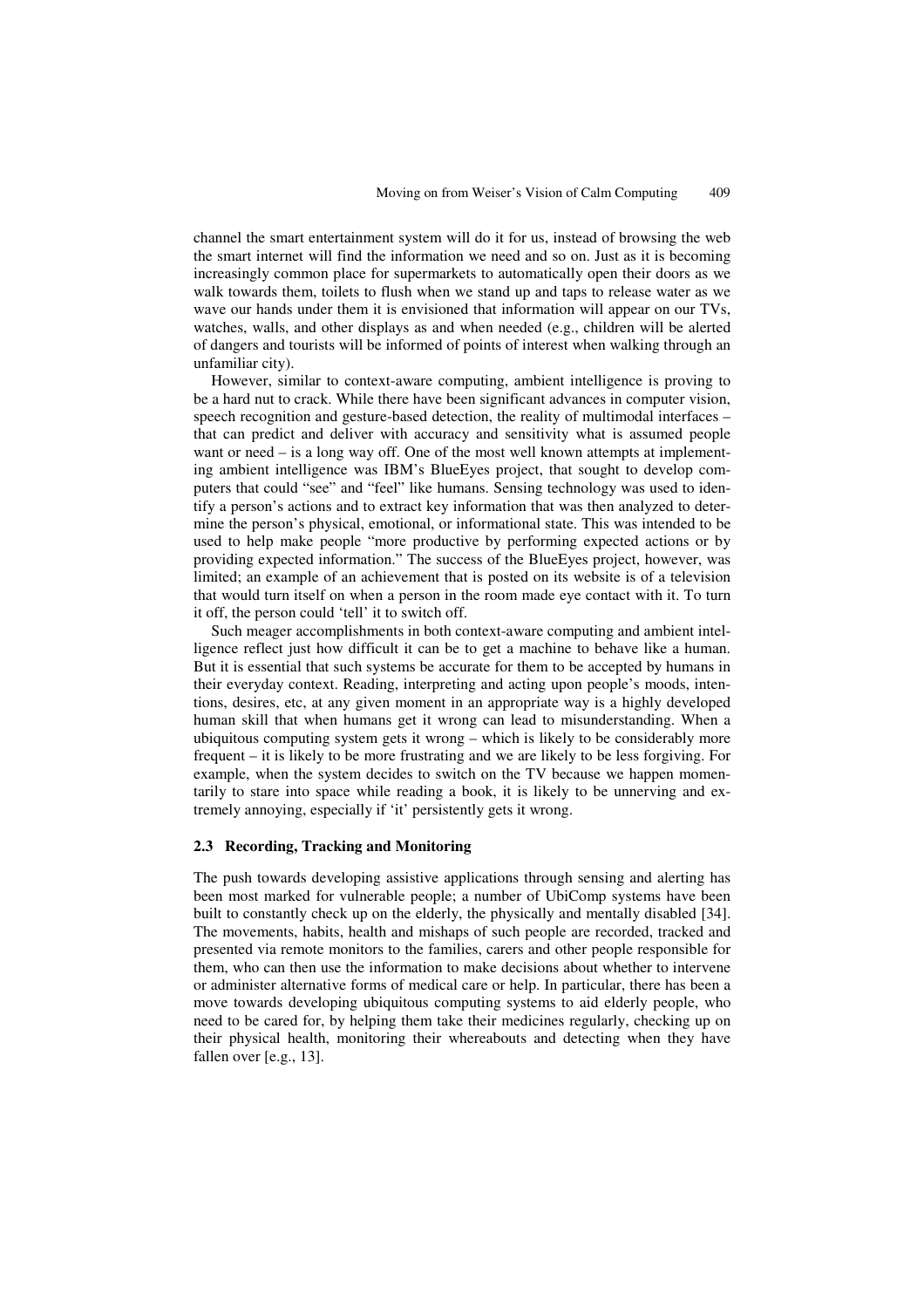A number of assisted living applications and services has also been developed to help people with loss of vision or deteriorating memory to be more independent in their lives. For example, Cyber Crumbs was designed to help people with progressive vision loss find their way around a building using a reader badge system that reads out directions and warns of obstacles, such as fire hydrants [39]. Cook's Collage was developed as an aid for people with memory loss. It replays a series of digital still images in a comic strip reel format depicting people's cooking actions *in situ*, intended to help them remember if they have forgotten a step (e.g., adding a particular ingredient) after being distracted [45].

A reason for there being so much interest in helping the less able in UbiComp is that explicit needs and benefits can be readily identified for these user groups. Moreover, there is an assumption that pervasive technologies offer more flexibility and scope for providing solutions compared with other computing technologies since they can sense, monitor and detect people's movements, bodily functions, etc., in ways not possible before. There is a danger, however, that such techniques may probe too far into the lives of less able people resulting in – albeit unintentionally – 'extreme' forms of recording, tracking and monitoring that these people may have no control over. For example, consider the extent to which a group of researchers went to in order to help with the care of old people in a residential care home [6]. A variety of monitoring devices were installed in the home, including badges on the patients and the caregivers and switches on the room doors that detected when they were open or closed. Load sensors were also used to measure and monitor weight changes of people while in their beds; the primary aim was to track trends in weight gain or loss over time. But the sensors could also be used to infer how well someone was sleeping. If significant movement was detected during the night this could enable a caregiver to see whether the person was having trouble sleeping (and if there was a huge increase in weight this could be inferred as someone else getting in or on the bed).

Such panopticon developments elicit a knee-jerk reaction of horror in us. While the motives behind such projects are altruistic they can also be naïve, overlooking how vulnerable people's privacy and self-respect may be being violated. Not surprisingly, there has been enormous concern by the media and other social scientists about the social implications of recording, tracking and re-representing people's movements, conversations, actions and transactions. Inevitably, a focus has been on the negative aspects, namely a person's right to privacy being breached. Is it right to be videoing and sensing people when sleeping, eating, etc., especially when they are not at their best [2]? Is it right to be providing information to other family members about their granny's sleeping habits, especially if it can be inferred from the sensed data that she might have got into bed with another patient, which none of the vested parties might want to share or let the others know about.

While most projects are sensitive to the privacy and ethical problems surrounding the monitoring of people, they are not easy to solve and have ended up overwhelming UbiComp research. Indeed, much of the discussion about the human aspects in the field has been primarily about the trade-offs between security and privacy, convenience and privacy, and informedness and privacy. This focus has often been at the expense of other human concerns receiving less airing, such as how recording, tracking and re-representing movements and other information can be used to facilitate social and cognitive processes.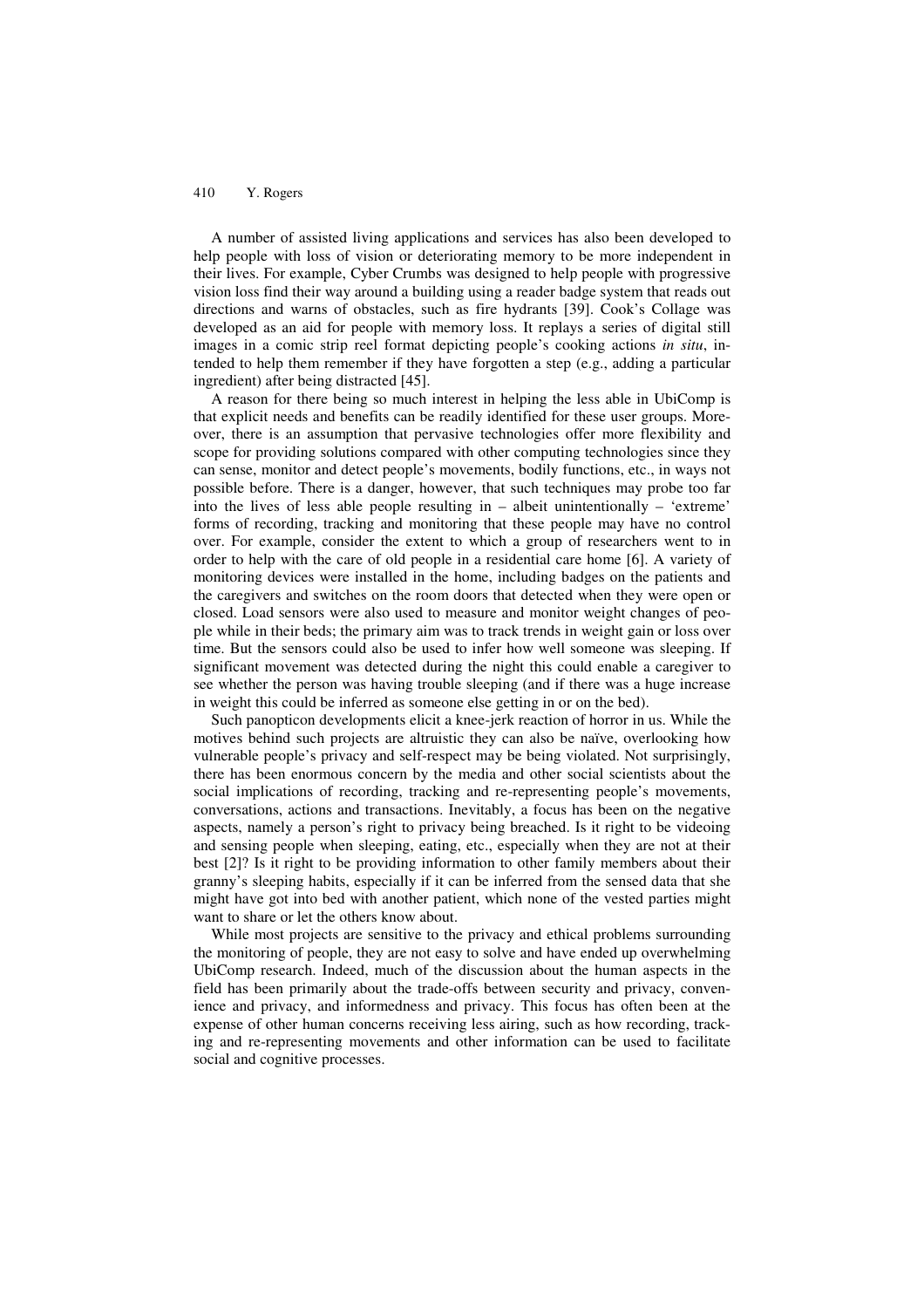My intention here is not to diminish the importance of awareness, ambience and monitoring to detect and inform people in their everyday lives, together with the ethical and social issues they raise. Rather, my overview of the projects in these areas has revealed how difficult it is to build calm computing systems and yet the attempts have largely dominated the field of UbiComp. Those that have tried have fallen short, resulting in prototype systems that can sometimes appear to be trivial or demeaning. Conversely, there has been less focus on other areas of research that could prove to be easier to achieve and potentially of more benefit to society. The time is ripe for other directions to take center stage in UbiComp. One such avenue promoted here is to consider how humankind's evolved practices of science, learning, health, work and play can be enhanced. This involves thinking about UbiComp not in terms of embedding the environment with all manner of pervasive technologies but instead as bounded ensembles of entities (e.g., tools, surfaces and lenses) that can be mobile, collaborative or remote, through which information, other people and the environment are viewed and interacted with when needed. Importantly, it argues for rethinking the nature of our relationship with the computer.

# **3 A New Agenda for UbiComp: Engaging User Experiences**

I suggest here that it is highly profitable to recast UbiComp research in the context of a central motivation that computers were originally designed for, namely, as tools, devices and systems that can extend and engage people in their activities and pursuits. My reason for proposing this is based on the success of researchers who have started to take this approach. In particular, a number of user studies, exploring how UbiComp technologies are being appropriated, are revealing how the 'excitement of interaction' can be brought back in innovative ways; that is not frustrating and which is quite different from that experienced with desktop applications. For example, various mixed reality, physical-digital spaces and sensor-rich physical environments have been developed to enable people to engage and use multiple dynamic representations in novel ways: in scientific and working practices and in collaborative learning and experimental games. More extensive inquiries and decisions have been enabled *in situ*, e.g., determining the effects of deforestation in different continents and working out when is the best time to spray or pick grapes in a vineyard.

Recently, world famous computer scientist John Seely Brown put forward his updated vision of UbiComp<sup>1</sup> in a keynote, outlining 'a common sense' model that emphasizes how UbiComp can help to catalyze creativity [41]. He proposed that creating and learning be seen as integral to our work and leisure that are formed through recreation and appropriation activities. In a similar vein, I argue that it is timely to switch from a reactive view of people towards a more proactive one. Instead of augmenting the environment to reduce the need for humans to think for themselves about what to do, what to select, etc., and doing it for them, we should consider how Ubi-Comp technologies can be designed to augment the human intellect so that people can perform ever greater feats, extending their ability to learn, make decisions, reason, create, solve complex problems and generate innovative ideas. Weiser's idea that

 1 John Seely Brown was a co-author of the paper written by Weiser on calm technology.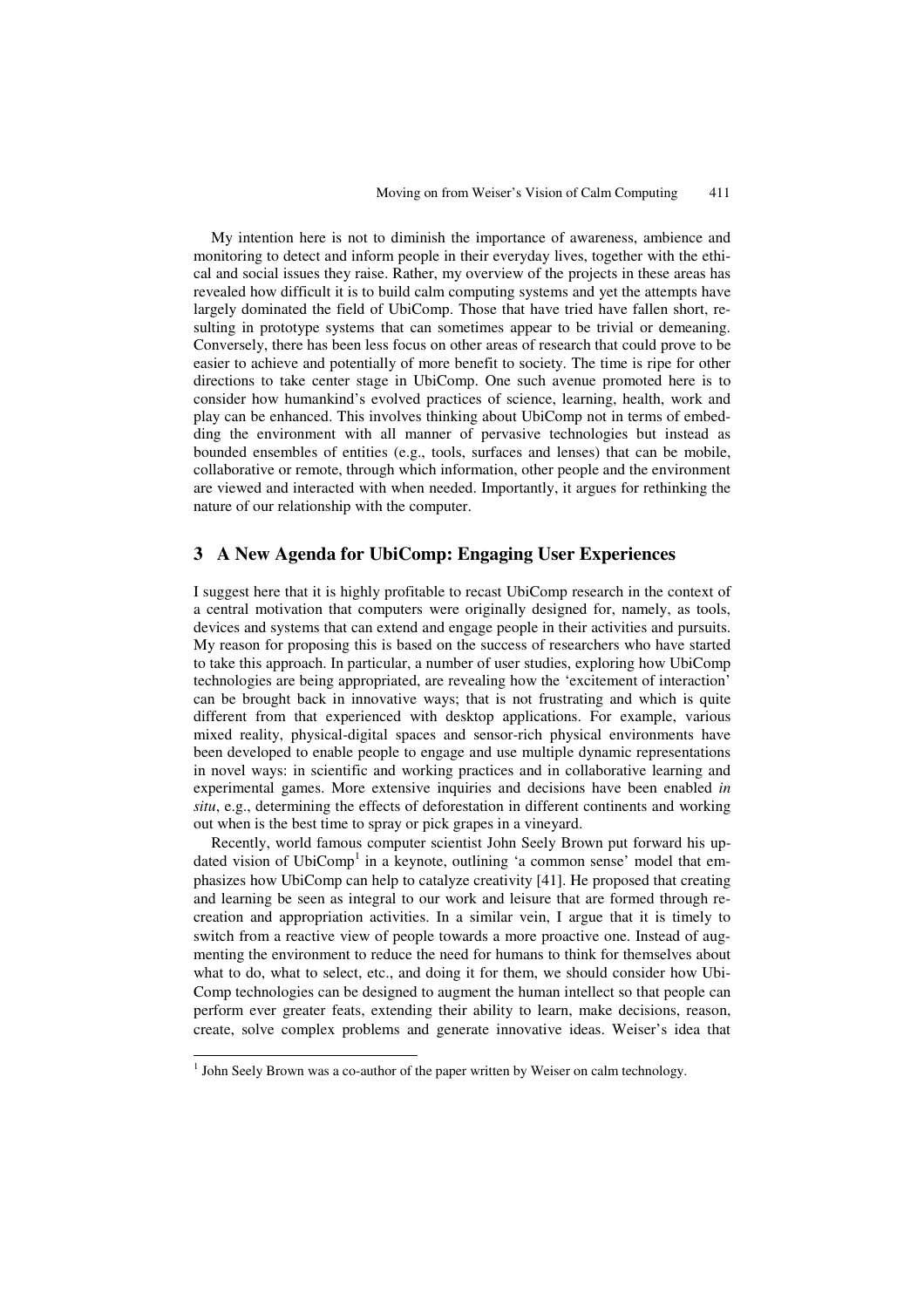technologies be designed to be 'so embedded, so fitting and so natural' that we use them without thinking about them needs to be counter-balanced; we should also be designing them to be exciting, stimulating and even provocative – causing us to reflect upon and think about our interactions with them. While Weiser promoted the advantages of calm computing I advocate the benefits of engaging UbiComp experiences that provoke us to learn, understand and reflect more upon our interactions with technologies and each other.

A central concern of the engaging UbiComp experiences agenda is to fathom out how best to represent and present information that is accessible via different surfaces, devices and tools for the activity at hand. This requires determining how to make intelligible, usable and useful, the recordings of science, medicine, etc., that are streaming from an increasing array of sensors placed throughout the world. It also entails figuring out how to integrate and replay, in meaningful and powerful ways, the masses of digital recordings that are begin gathered and archived such that professionals and researchers can perform new forms of computation and problem-solving, leading to novel insights. In addition, it involves experimenting more with creative and constructive uses of UbiComp technologies and archived digital material that will excite and even make people feel uncomfortable.

In terms of who should benefit, it is useful to think of how UbiComp technologies can be developed not for the Sal's of the world, but for particular domains that can be set up and customized by an individual firm or organization, such as for agriculture production, environmental restoration or retailing. At a smaller scale, it is important to consider how suitable combinations of sensors, mobile devices, shared displays, and computational devices can be assembled by non-UbiComp experts (such as scientists, teachers, doctors) that they can learn, customize and 'mash' (i.e., combine together different components to create a new use). Such toolkits should not need an army of computer scientists to set up and maintain, rather the inhabitants of ubiquitous worlds should be able to take an active part in controlling their set up, evolution and destruction. Their benefits should be clear: enabling quite different forms of information flow (i.e., ways and means of accessing information) and information management (i.e., ways of storing, recording, and re-using information) from older technologies, making it possible for non-UbiCompers to begin to see how to and subsequently develop their own systems that can make a difference to their worlds. In so doing, there should be an emphasis on providing the means by which to augment and extend existing practices of working, learning and science.

As quoted by Bruner [10] "to assist the development of the powers of the mind is to provide amplification systems to which human beings, equipped with appropriate skills, can link themselves" (p.53). To enable this to happen requires a better understanding of existing human practices, be it learning, working, communicating, etc. Part of this reconceptualization should be to examine the interplay between technologies and their settings in terms of practice and appropriation [15]. "Practices develop around technologies, and technologies are adapted and incorporated into practices." (Dourish, 2001, p. 204). More studies are needed that examine what people do with their current tools and devices in their surrounding environments. In addition, more studies are needed of UbiComp technologies being used *in situ* or the wild – to help illuminate how people can construct, appropriate and use them [e.g., 16, 22, 23, 29].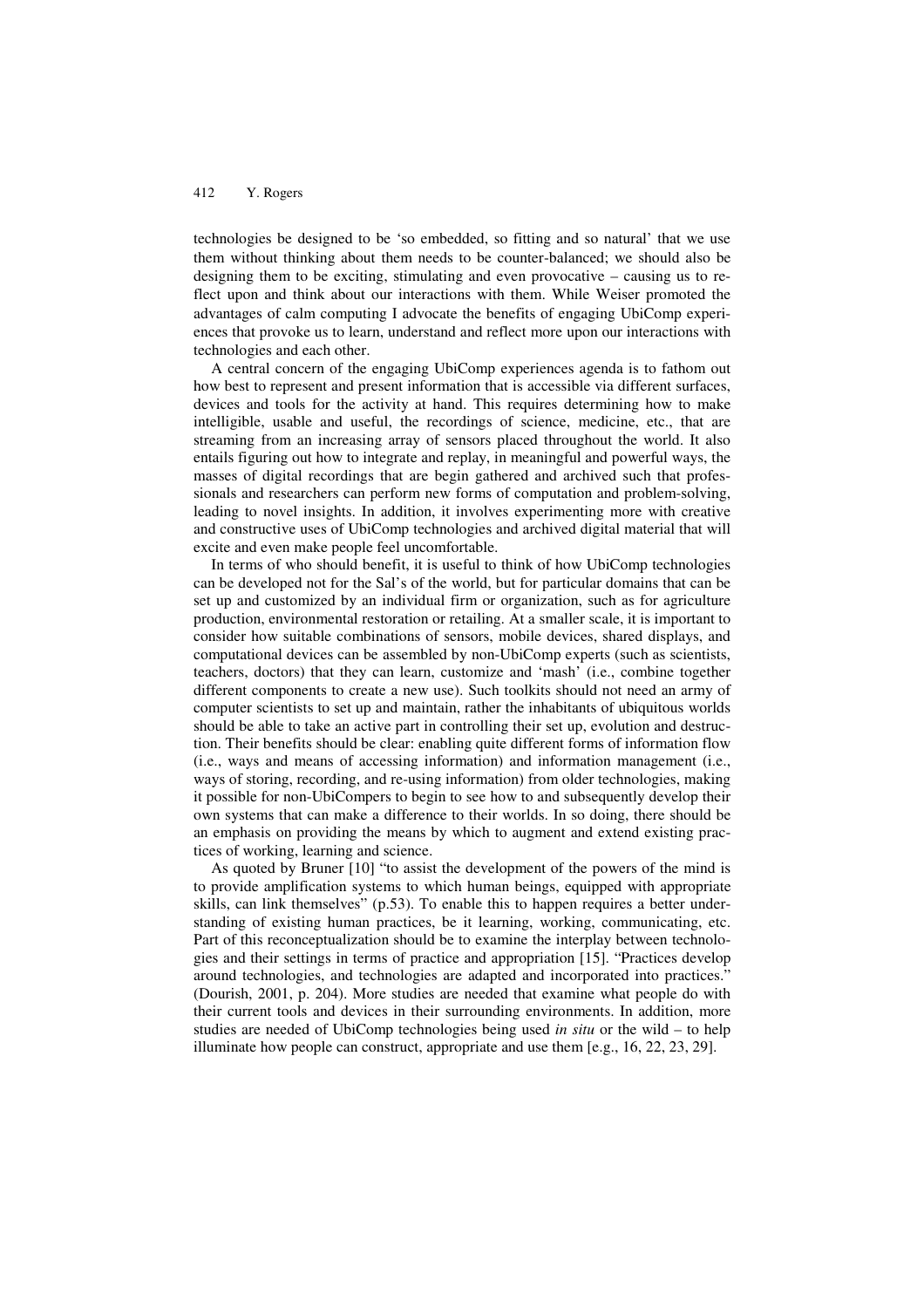With respect to interaction design issues, we need to consider how to represent and present data and information that will enable people to more extensively compute, analyze, integrate, inquire and make decisions; how to design appropriate kinds of interfaces and interaction styles for combinations of devices, displays and tools; and how to provide transparent systems that people can understand sufficiently to know how to control and interact with them. We also need to find ways of enabling professionals and laypeople alike to build, adapt and leverage UbiComp technologies in ways that extend and map onto their activities and identified needs.

A more engaging and bounded approach to UbiComp is beginning to happen but in a scattered way. Three of the most promising areas are described below: (i) playful and learning practices, (ii) scientific practices and (iii) persuasive practices. They show how UbiComp technologies can be developed to extend or change human activities together with the pertinent issues that need to be addressed. Quite different practices are covered, reflecting how the scope of UbiComp can be broad but at the same time targeted at specific users and uses.

#### **3.1 Playful and Learning Practices**

One promising approach is to develop small-scale toolkits and sandboxes, comprising interlinked tools, digital representations and physical artifacts that offer the means by which to facilitate creative authoring, designing, learning, thinking and playing. By a sandbox it is not meant the various senses it has been used in computing but more literally as a physical-digital place, kitted out with objects and tangibles to play and interact with. Importantly, these should allow different groups of people to participate in novel activities that will provoke and extend existing repertoires of technologyaugmented learning, playing, improvising and creating. An example of a promising UbiComp technology toolkit is PicoCrickets, developed at MIT Media Lab, arising from the work of Mitch Resnick and his colleagues. The toolkit comprises sensors, motors, lights, microcomputers, and other physical and electrical devices that can be easily programmed and assembled to make them react, interact and communicate, enabling "musical sculptures, interactive jewelry, dancing creatures and other playful inventions" to be created by children and adults alike. An advantage of such lightweight, off-the-shelf tangible toolkits is that they offer many opportunities for different user groups (e.g., educators, consultants) to assemble and appropriate in a range of settings, such as schools, waiting rooms, playgrounds, national parks, and museums.

A nagging question, however, is how do the benefits of such UbiComp toolkits and sand boxes compare with those offered by more conventional ones – that are much cheaper and more practical to make? Is it not the case that children can be highly creative and imaginative when given simply a cardboard box to play with? If so, why go to such lengths to provide them with new tools? The debate is redolent of whether it is better for children to read a book or watch a 3D Imax movie. One is not necessarily better than the other: the two provide quite different experiences, triggering different forms of imagination, enjoyment and reflection. Likewise, UbiComp and physical toys can both provoke and stimulate, but promote different kinds of learning and collaboration among children. However, a benefit of UbiComp toolkits over physical artifacts is that they offer new opportunities to combine physical interaction, through manipulation of objects or tools or through physical body postural movement and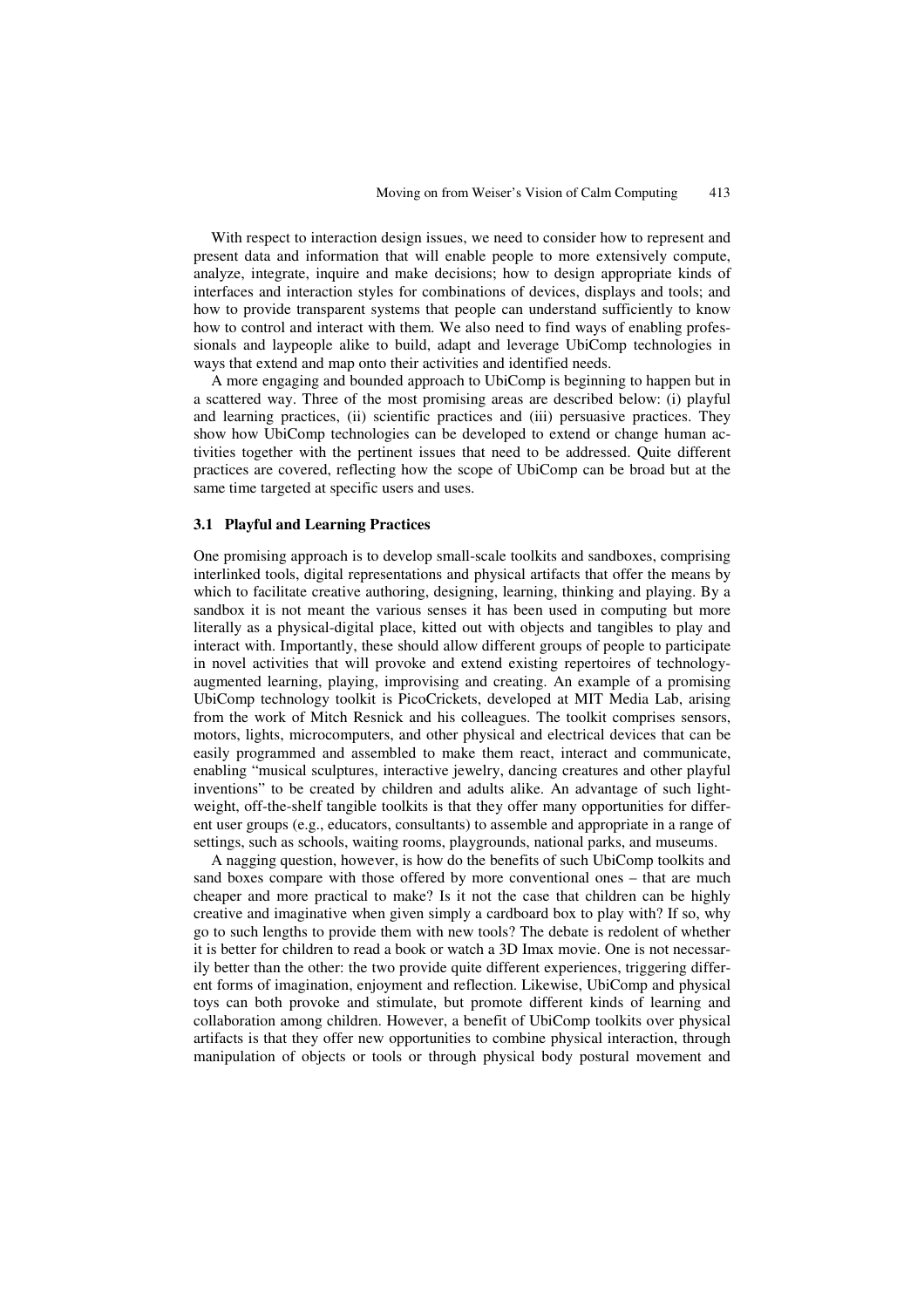location, with new ways of interacting, through digital technology. In particular, they provide different ways of thinking about the world than interacting solely with digital representations or solely with the physical world. In turn, this can encourage or even enhance further exploration, discovery, reflection and collaboration [35].

Examples of projects that have pioneered the design of novel physical-digital spaces to facilitate creativity and reflection include the Hunting of the Snark [32], Ambient Wood [36], RoomQuake [33] Savannah [17], Environmental Detectives [27], Drift Table [19] and Feeding Yoshi [7]. Each of these have experimented with the use of mobile, sensor and fixed technologies in combination with wireless infrastructures to encourage exploration, invention, and out of the box thinking.

The Hunting of the Snark adventure game provoked young children into observing, wondering, understanding, and integrating their fragmented experiences of novel physical-digital spaces that subsequently they reflected upon and shared as a narrative with each other. A combination of sensor-based, tangible, handheld and wireless technologies was used to create the physical-digital spaces, where an imaginary virtual creature was purported to be roaming around in. The children had to work out how to entice the creature to appear in them and then gather evidence about its personality, moods, etc, by walking with it, feeding it and flying with it. Similarly, Savannah was designed as a physical-digital game to encourage the development of children's conceptual understanding of animal behavior and interactions in an imaginary virtual world. The project used GPS and handheld computers to digitally overlay a school playing field with a virtual plain. Children took on the roles of lions, had to hunt animals in the virtual savannah and capture them to maintain energy levels. After the game, the children reflected on their experiences by interacting with a visualization on a large interactive whiteboard, that showed the trails they made in the Savannah and the sounds and images that they encountered at specific place.

The Ambient Wood project used an assortment of UbiComp technologies to encourage more self-initiation in inquiry and reflective learning. Various wireless and sensor technologies, devices and representational media were combined, designed and choreographed to appear and be used in an 'ambient' woodland. Several handcrafted listening, recording and viewing devices were created to present certain kinds of digital augmentations, such as sounds of biological processes, images of organisms, and video clips of life cycles. Some of these were triggered by the children's exploratory movements, others were collected by the children, while still others were aggregated and represented as composite information visualizations of their exploratory behavior. RoomQuake was designed to encourage children to practice scientific investigatory practices: an earthquake was simulated in a classroom using a combination of interconnected ambient media, string and physical styrofoam balls. The ambient media provided dynamic readings of the simulated earthquakes, which students then rerepresented as physical models using the physical artifacts. The combination of computer-based simulations and physical-based artifacts enabled the whole class to take part in the measuring, modeling, interpreting, sparking much debate and reflection among the children about the seismic events.

As part of the Equator collaboration, a number of innovative 'seamful games' have been developed. The inherent limitations of ubiquitous technologies have been deliberately exploited to provoke the players into thinking about and acting upon their significance to the ongoing activity. Two examples are Treasure in which players had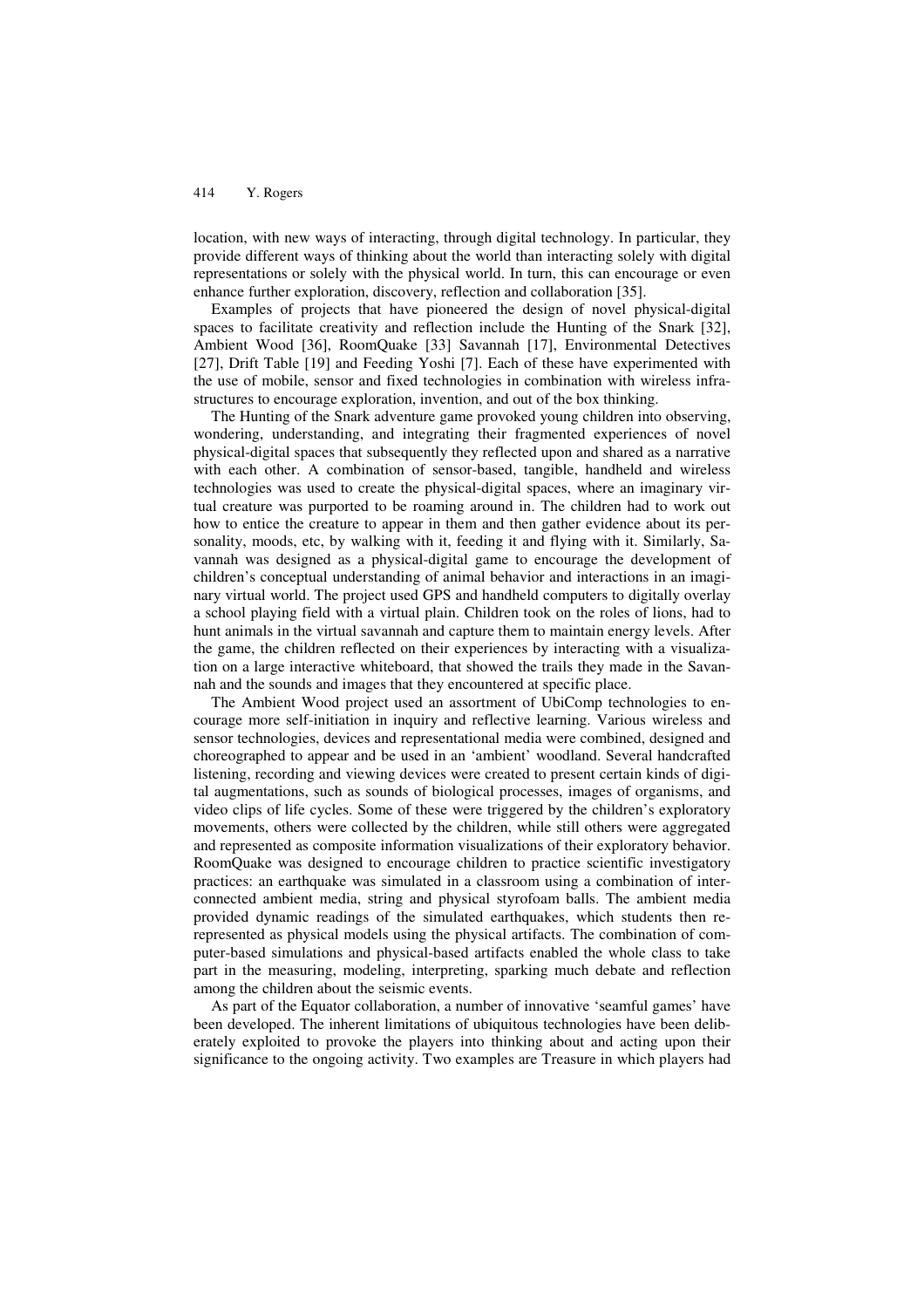to move in and out of a wireless network connectivity to collect and then deposit gold tokens and Feeding Yoshi where the players were required to feed virtual creatures scattered around a city with virtual fruits that popped up on their displays as a result of their location and activity therein.

Evaluations of this emerging genre of physical-digital spaces for learning and playing have been positive, highlighting enhanced understanding and an immense sense of engagement. Children and adults have been able to step back and think about what they are doing when taking part in the game or learning experience, examining the rationale behind their choices when acting out and interacting with the UbiCompbased technologies in the space. However, many of the pioneering projects were technology, resource and researcher intensive. While guidance is now beginning to appear to help those wanting to design UbiComp-based learning and playing experiences [e.g., 9, 36] we need also to strive towards creating the next generation of physicaldigital spaces and toolkits that will be as easy, cheap and popular to construct as Lego kits once were.

## **3.2 Scientific Practices**

Another area where UbiComp has great potential for augmenting human activities is the practice of scientific inquiry and research. Currently, the sciences are going through a major transformation in terms of how they are studied and the computational tools that are used and needed. Microsoft's 2020 Science report – a comprehensive vision of science for the next 14 years written by a group of internationally distinguished scientists – outlines this paradigm shift [31]. It points out how new conceptual and technological tools are needed that scientists from different fields can "understand and learn from each other's solutions, and ultimately for scientists to acquire a set of widely applicable complex problem solving capabilities". These include new programming, computational, analysis and publication tools. There is much scope, too, for utilizing UbiComp technologies to enhance computation thinking, through integrating sensor-based instrumentation in the medical, environmental and chemical sciences. The ability to deliver multiple streams of dynamic data to scientists, however, needs to be matched by powerful interfaces that allow them to manipulate and share them in new ways, from any location whether in the lab or in the field.

Areas where there is likely to be obvious benefits to scientists through the integration of UbiComp and computational tools are environmental science and climate change. These involve collaborative visualization of scientific data, mobile access to data and capture of data from sensors deployed in the physical world. Being able to gain a bigger, better and more accurate picture of the environmental processes may help scientists make more accurate predictions and anticipate more effectively natural disasters, such as tsunamis, volcanoes, earthquakes and flooding. However, it may not simply be a case of more is more. New ways of managing the burgeoning datasets needs to be developed, that can be largely automated, but which also allows scientists to have effective windows, lenses etc., into so that they can interpret and make intelligible inferences from them at relevant times.

The 2020 report notes how tomorrow's scientists will need to make sense of the masses of data by becoming more computationally literate – in the sense of knowing how to make inferences from the emerging patterns and anomalies that the new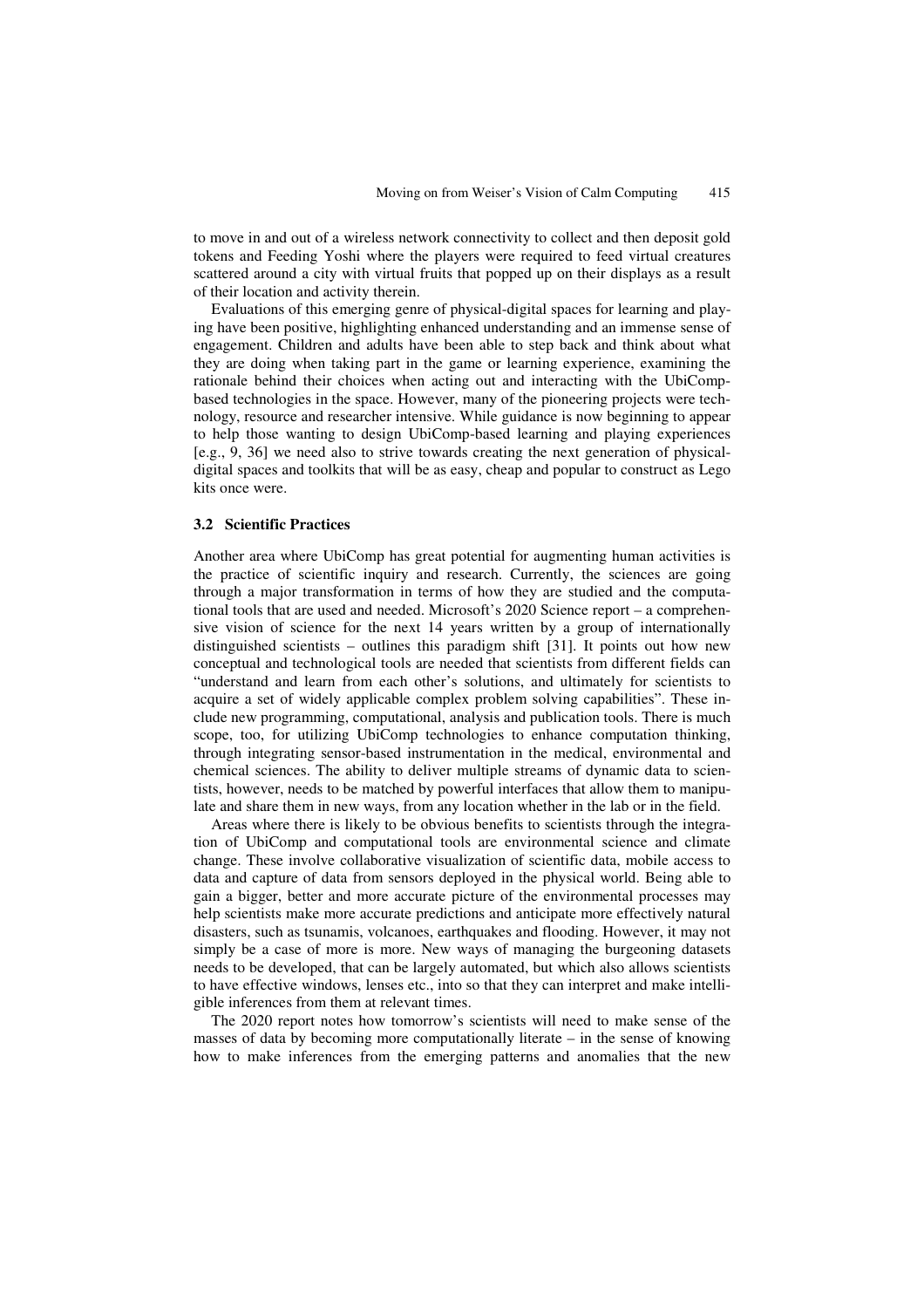generation of software analysis tools provide. To this end, a quite different mindset is needed in schools for how science is taught. The design of new learning experiences that utilize UbiComp technologies, both indoors and outdoors, need to be developed to seed in young children the sense of what is involved in practicing new forms of complex, computational science. An example of how this can be achieved is the embedded phenomena approach; scientific phenomena are simulated using UbiComp technologies, for long periods of time, to create opportunities for groups of students to explore 'patient' science [32]. Essentially, this involves the accumulation, analysis and representation of data collected from multiple computational devices over extended periods of observation in the classroom or other sites. In so doing, it allows students to engage in the collaborative practice of scientific investigation that requires hard computational thinking but which is also exciting, creative and authentic. A core challenge, therefore, is to find ways of designing novel science learning experiences that capitalize on the benefits of combining UbiComp and PC technologies that can be used over extended periods.

#### **3.3 Persuasive Practices**

The third area where there is much potential for using UbiComp technologies to engage people is as part of self-monitoring and behavioral change programs. While a range of persuasive technologies (e.g., adverts, websites, posters) has already been developed to change people's attitudes and behaviors, based on models of social learning [18], UbiComp technologies provide opportunities for new techniques. Specifically, mobile devices, such as PDAs coupled with on-body sensors, can be designed to enable people to take control and change their habits or lifestyles to be healthier by taking account of and acting upon dynamically updated information provided by them. For example, Intille and his group are exploring how mobile computational tools for assessing behavioral change, based on social psychology models, can be developed to motivate physical activity and healthy eating.

A key question that needs to be addressed is whether UbiComp technologies are more (or less) effective compared with other technologies in changing behavior. A diversity of media-based techniques (e.g., pop-up warning messages, reminders, prompts, personalized messages) has been previously used to draw people's attention to certain kinds of information to change what they do or think at a given point. In terms of helping people give up habits (e.g., smoking, excessive eating) they have had mixed results since people often relapse. It is in the long-term context that UbiComp technologies may prove to be most effective, being able to monitor certain aspects of people's behavior and represent this information at critically weak moments in a cajoling way. A constant but gentle 'nagging' mechanism may also be effective at persuading people to do something they might not have otherwise done or to not to do something they are tempted to do. For example, a collaborative cell phone application integrated with a pedometer was used to encourage cliques of teenage girls to monitor their levels of exercise and learn more about nutrition in the context of their everyday activities [44]. The software was designed to present the monitored process (e.g., walking) in a way that made it easy for the girls to compute and make inferences of how well they were doing in terms of the number of steps taken relative to each other. A preliminary study showed that such a collaborative self-monitoring system was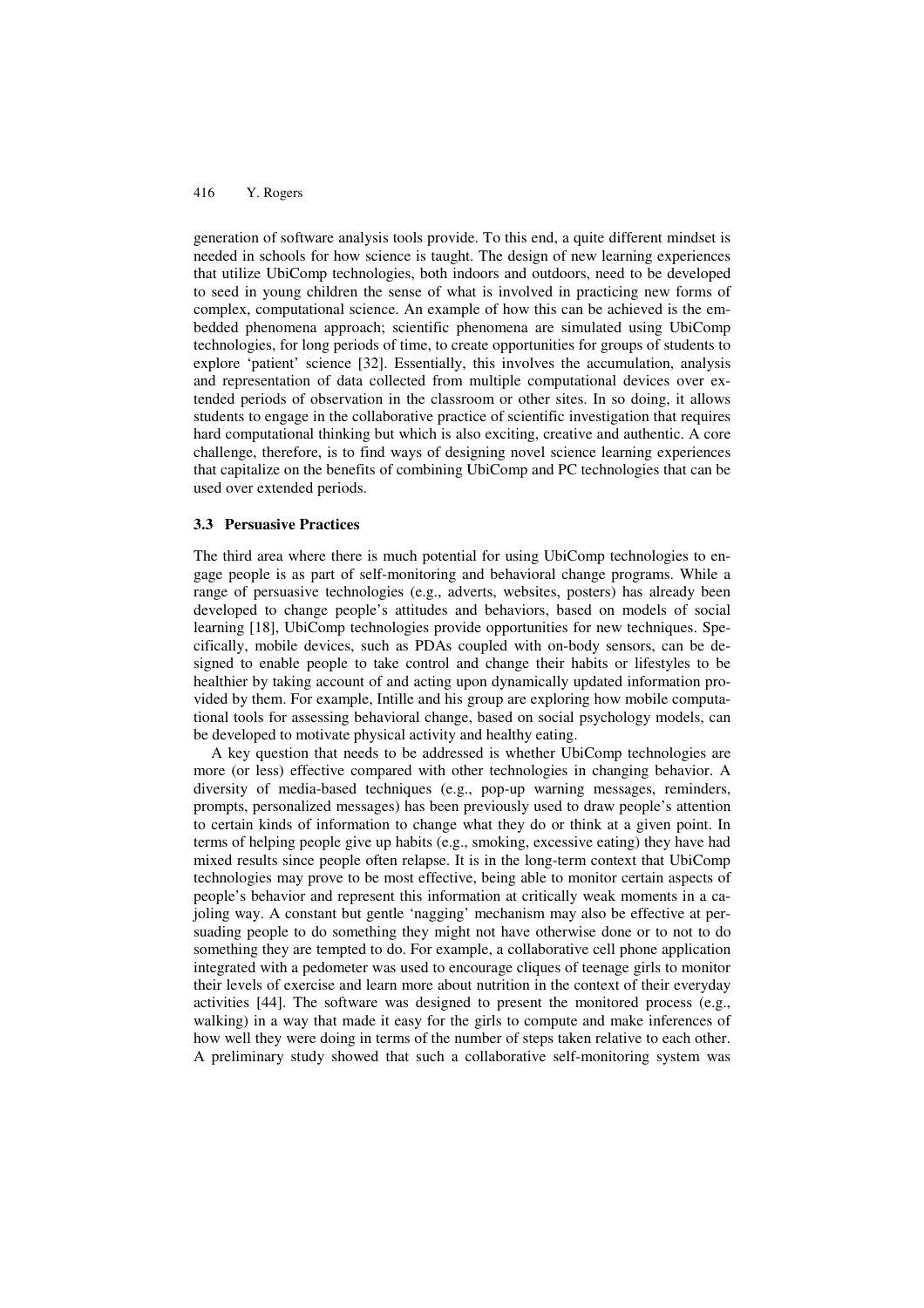effective at increasing the girl's awareness of their diet, level of exercise and enabling them to understand the computations involved in burning food during different kinds of exercise. But most significantly, it enabled the girls to share and discuss this information with each other in their private clique, capitalizing on both the persuasive technology and peer pressure.

Incorporating fun into the interface can also be an effective strategy; for example, Nintendo's Pocket Pikachu with pedometer attached was designed to motivate children into being more physically active on a consistent basis. The owner of the digital pet that 'lives' in the device is required to walk, run or jump each day to keep it alive. If the owner does not exercise for a week the virtual pet becomes unhappy and eventually dies. This can be a powerful means of persuasion given that children often become emotionally attached to their virtual pets, especially when they start to care for them.

UbiComp technologies can also be used to reduce bad habits through explicitly providing dynamic information that someone would not have been aware of otherwise. In so doing, it can make them actively think about their behavior and modify it accordingly. The WaterBot system was developed using a special monitoring and feedback device to reduce householder's usage of water in their homes – based on the premise that many people are simply unaware of how wasteful they are [3]. A sensorbased system was developed that provided positive auditory messages and chimes when the tap was turned off. A central idea was to encourage members of the household to talk to one another about their relative levels of water usage provided by the display and to try to out do one another in the amount of water used.

But to what extent do UbiComp technologies, designed for persuasive uses, differ from the other forms of monitoring that were critiqued earlier in the paper? A main difference is that there is more active involvement of those being monitored in attaining their desired behavior change compared with those who were being monitored and assisted in care homes. The objective is to enable people, themselves, to engage with the collected information, by monitoring, understanding, interpreting and acting upon it – and not the environment or others to act upon their behalf. Much of the research to date in UbiComp and healthcare has focussed on automated biomonitoring of physiological processes, such as EEGs and heart rate, which others, i.e., specialists, examine and use to monitor their patient's health. In contrast, persuasive technologies are intended to provide dynamic information about a behavioral process that will encourage people from doing or not doing something, by being alerted and/or made aware of the consequences of what they are about to do. Moreover, designing a device to be solely in the control of the users (and their social group) enables them to be the owners of the collected data. This circumvents the need to be centrally concerned with privacy issues, allowing the focus of the research to be more oriented towards considering how best to design dynamically updated information to support cognitive and social change. A challenge, however, in this area is for long term studies to be conducted that can convincingly show that it is the perpetual and time-sensitive nature of the sensed data and the type of feedback provided that contributes to behavioral modification.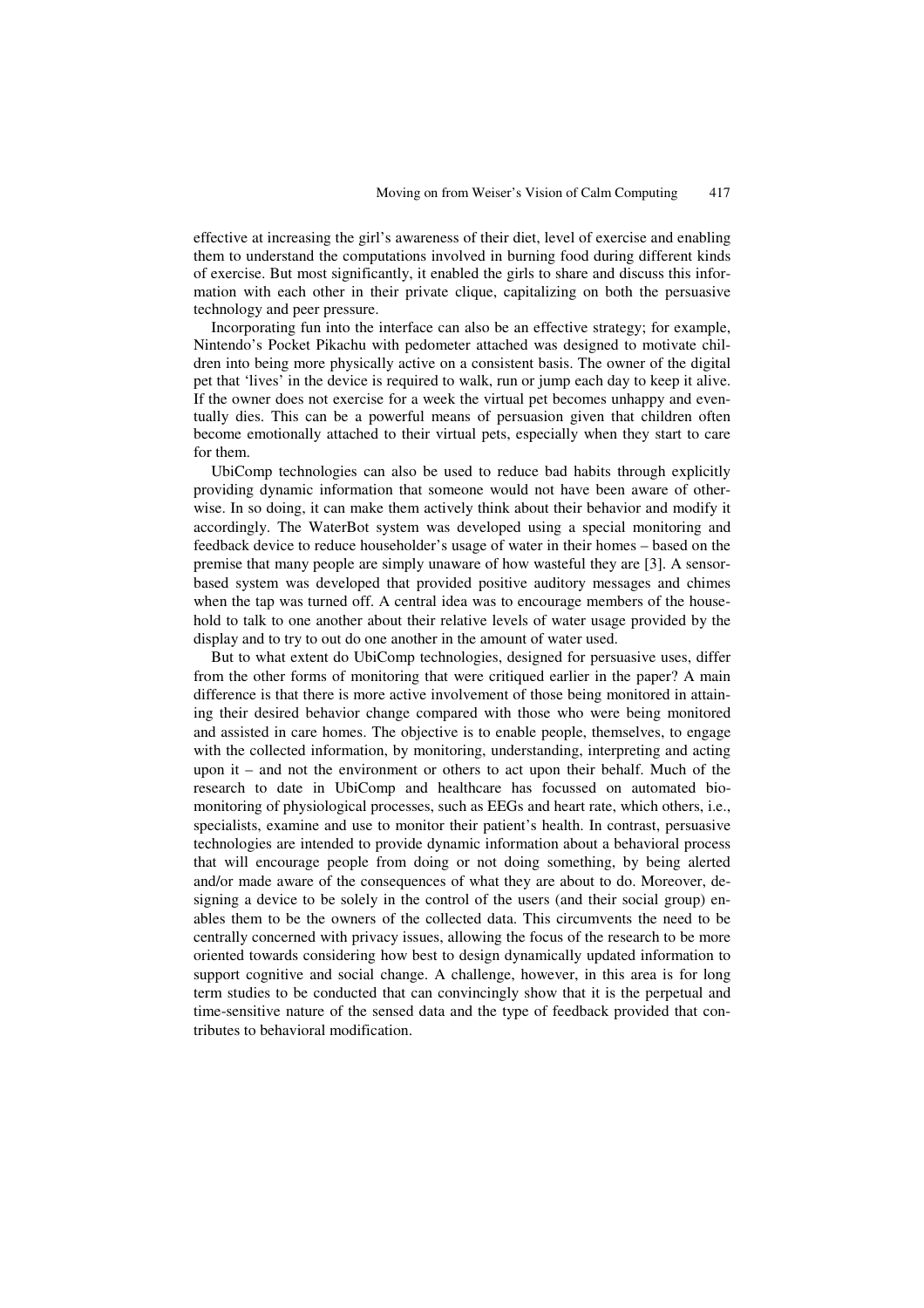## **4 Conclusions**

Many of the research projects that have followed in the footsteps of Weiser's vision of calm computing have been disappointing; their achievements being limited by the extent to which they have been able to program computers to act on behalf of humans. Just as 'strong' AI failed to achieve its goals – where it was assumed that "the computer is not merely a tool in the study of the mind; rather, the appropriately programmed computer really is a mind" [41], it appears that 'strong' UbiComp is suffering from the same fate. And just as 'weak'  $AI<sup>2</sup>$  revived AI's fortunes, so, too, can 'weak' UbiComp bring success to the field. This will involve pursuing more practical goals and addressing less ambitious challenges; where ensembles of technologies are designed for specific activities to be used by people in bounded locations. To make this happen, however, requires moving from a mindset that wants to make the environment smart and proactive to one that enables people, themselves, to be smarter and proactive in their everyday and working practices. Three areas of research were suggested as to how this could be achieved; but, equally, there are others where there is much potential for enhancing and extending human activities (e.g., vineyard computing [11], firefighting [24] and sports). As part of the expansion of UbiComp, a wider range of human aspects should be considered, drawing upon alternative theory, guiding frameworks and metaphors [c.f. 8, 15]. To enable other human concerns to become more prominent, however, requires the hefty weight of privacy and other related ethical issues on UbiComp's shoulders to be lessoned.

The 'excitement of interaction' that Weiser suggested forsaking in the pursuit of a vision of calm living should be embraced again, enabling users, designers and researchers to participate in the creation of a new generation of user experiences that go beyond what is currently possible with our existing bricolage of tools and media. We should be provoking people in their scientific, learning, analytic, creative, playing and personal activities and pursuit. Finally, while we have been privileged to have had such a great visionary, whose legacy has done so much to help shape the field, it is timely for a new set of ideas, challenges and goals to come to the fore and open up the field.

# **Acknowledgements**

Thanks to Tom Rodden for his suggestions on an earlier draft and the anonymous reviewers for their constructive comments.

# **References**

- 1. Abowd, G.D., Mynatt. E.D.: Charting past, present, and future research in ubiquitous computing. ACM Transactions on Computer-Human Interaction, 7 (2000) 29-58
- 2. Anderson, K., Dourish, P.: Situated Privacies: Do you know where you mother [trucker] is? In Proceedings of the 11th International Conference on Human-Computer Interaction. Las Vegas. July 22-27, 2005

<sup>&</sup>lt;sup>2</sup> Weak AI refers to the development of software programs to perform specific problem-solving or reasoning tasks that do not have to match the way humans do them.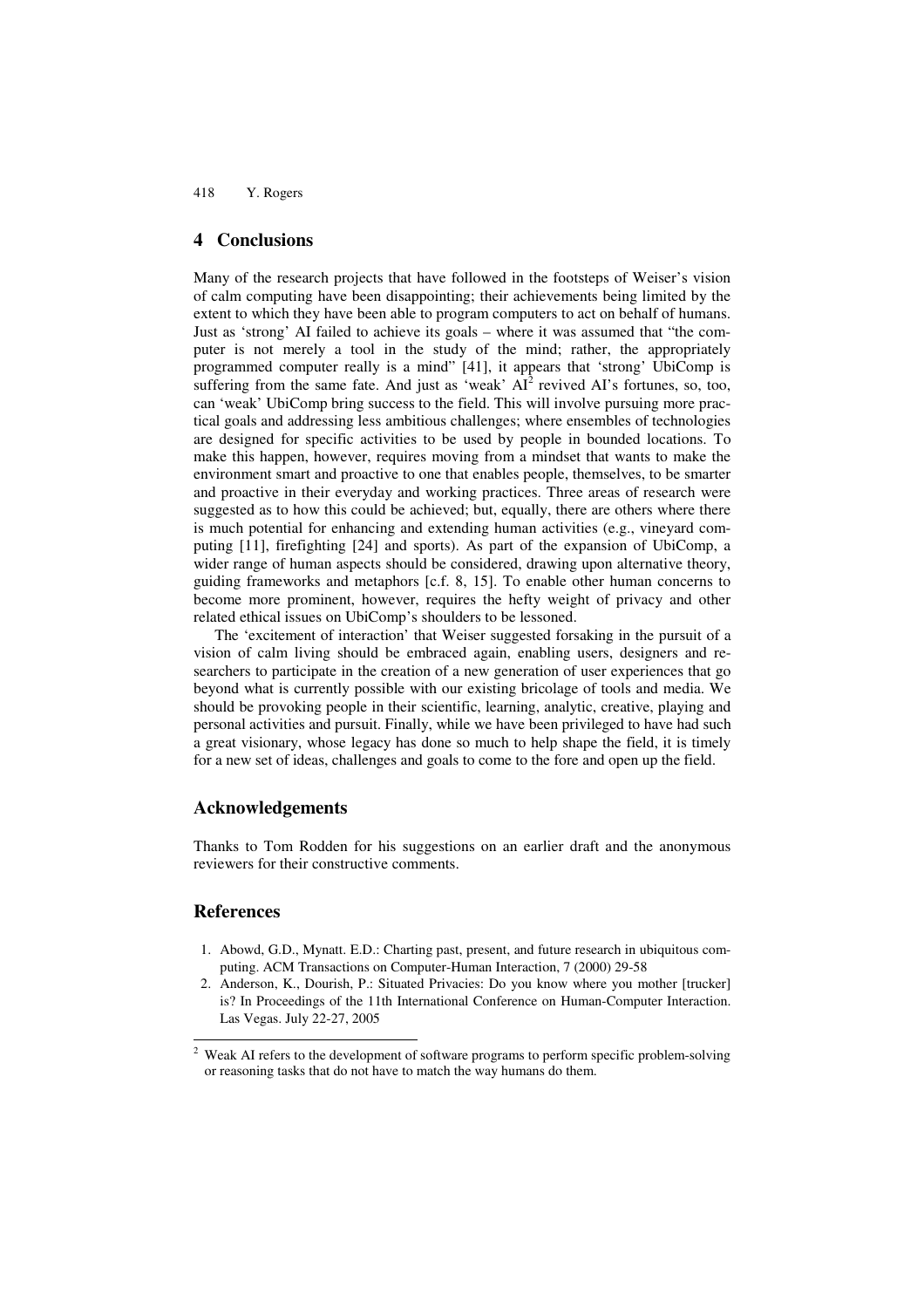- 3. Arroyo, E., Bonnanni, L., Selker, T.: WaterBot: exploring feedback and persuasive techniques at the sink. In CHI Proceedings, ACM, New York, 631-639, 2005
- 4. Ashley, S.: Cognitive Radio, Scientific American, (March 2006), 67-73
- 5. Augmented Cognition International Society. http://www.augmentedcognition.org/, Retrieved on 30/03/2006
- 6. Beckwith, R., Lederer, S.: Designing for one's dotage: UbiComp and Residential Care facilities. Conference on the Networked Home and the Home of the Future (HOIT 2003), Irvine, CA: April 2003
- 7. Bell, M., Chalmers, M., Barkhuus, L., Hall, M., Sherwood, S., Tennent, P., Brown. B., Rowland, D., Benford, S., Hampshire, A., Captra, M.: Interweaving mobile games with everyday life. In Proceedings of CHI'06, Conference on Human Factors in Computing. ACM Press, (2006) 417-426
- 8. Bellotti, V., Back, M., Edwards, K., Grinter, R., Henderson. A., Lopes, C.: Making sense of sensing systems: five questions for designers and researchers. In Proceedings of CHI'2002, ACM Press, (2002) 415-422
- 9. Benford, S., Schnädelbach, H., Koleva, B., Anastasi, R., Greenhalgh, C., Rodden, T., Green, J., Ghali, A., Pridmore, T., Gaver, B., Boucher, A., Walker, B., Pennington, S., Schmidt, A., Gellersen, H., Steed, A.: Expected, sensed, and desired: A framework for designing sensing-based interaction. ACM Trans. Comput.-Hum. Interact. 12 (2005) 3-30
- 10. Bruner, J.S. The Relevance of Education. Harmondsworth, Middlesex, UK. (1972)
- 11. Burrell, J., Brooke, T., Beckwith, R.: Vineyard Computing: Sensor Networks in agricultural production, Pervasive Computing, 3(1) (2004) 38-45
- 12. Chalmers, D., Chalmers, M., Crowcroft, J., Kwiatkowska, M., Milner, R., O'Neill, E., Rodden, T., Sassone, V., Sloman, M.: Ubiquitous Computing: Experience, design and science. Version 4. http://www-dse.doc.ic.ac.uk/Projects/UbiNet/GC/index.html Retrieved on 30/03/2006
- 13. Consolvo, S., Roessler, P., Shelton, B., LaMarca, A., Schilit, B., Bly, S.: Technology for care networks for elders. Pervasive Computing 3 (2004) 22-29
- 14. Digiens@U-City.: Korea moves into ubiquitous mode. http://digiens.blogspot.com/2005/08/korea-moves-into-ubiquitous-mode.html. Retrieved 30/03/2006
- 15. Dourish, P.: Where the action is: the foundation of embodied interaction. MIT, Cambridge, MA., (2001)
- 16. Dourish, P., Grinter, B., Delgado de la Flor, J., Joseph, M.: Security in the wild: user strategies for managing security as an everyday, practical problem. Personal and Ubiquitous Computing, 8 (6) (2004) 391-401
- 17. Facer, K., Joiner, R., Stanton, D., Reid, J., Hull, R., Kirk, D.: Savannah: mobile gaming and learning. Journal of Computer Assisted Learning, 20 (2004) 399-409
- 18. Fogg, B.J.: Persuasive Technology: Using Computers to change what we think and do. Morgan Kaufmann Publishers, San Fransisco. (2003)
- 19. Gaver, W. W., Bowers, J., Boucher, A., Gellersen, H., Pennington, S., Schmidt, A., Steed, A., Villars, N., Walker, B.: The drift table: designing for ludic engagement. In Proceedings of CHI Extended Abstracts (2004) 885-900.
- 20. Greenfield, A.: Everyware: The Dawning Age of Ubiquitous Computing. New Riders, Berkeley, CA. (2006)
- 21. Intel Research at Intel: Research Seattle. www.intel.com/research/network/seattle\_collab.htm. Retrieved on 20/03/2006.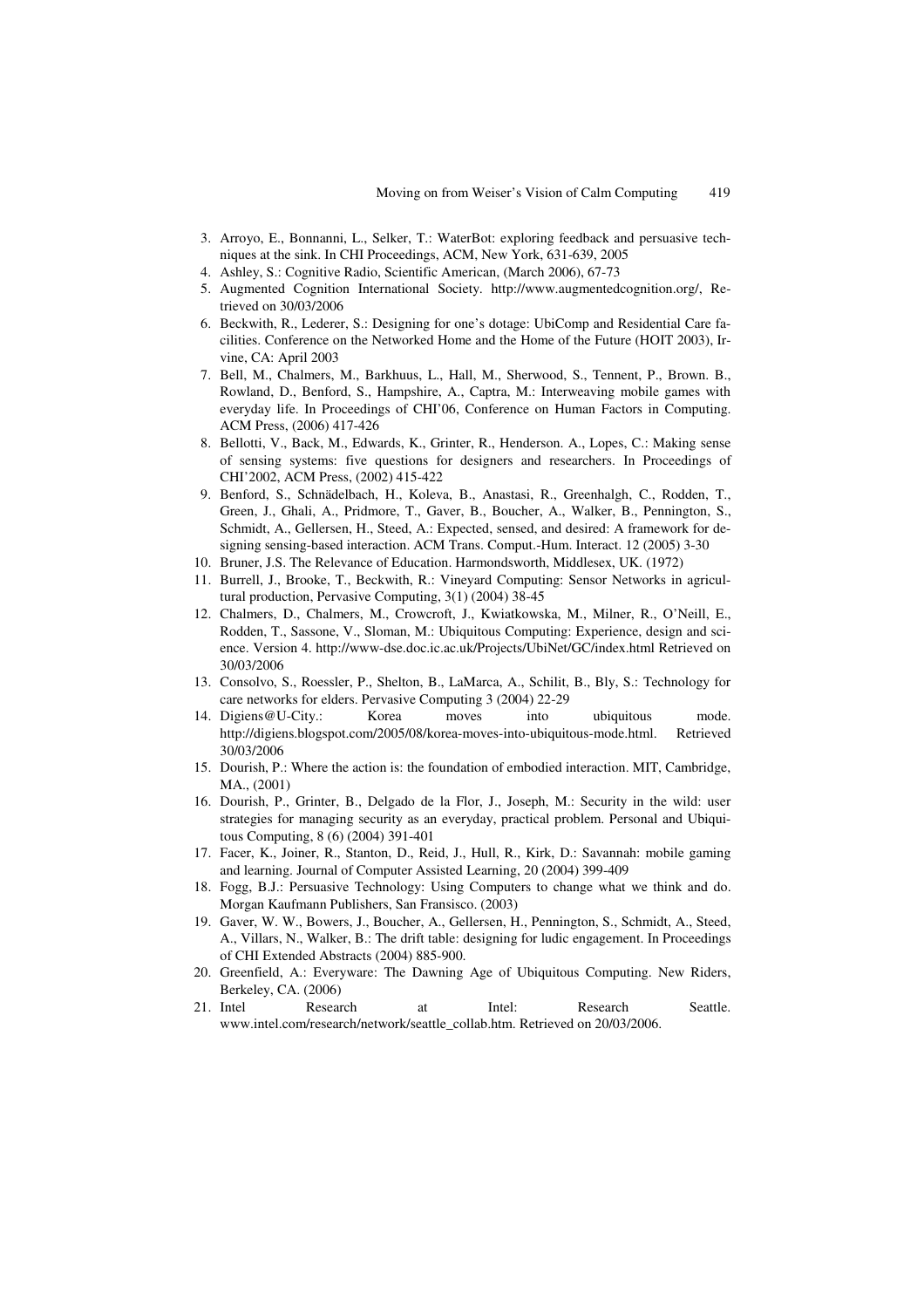- 22. Intille, S., Larson, K., Beaudin, J., Nawyn, J., Munguia Tapia, E., Kaushik, P.: A living laboratory for the design and evaluation of ubiquitous computing technologies. In Proceedings of CHI Extended Abstracts (2005) 1941-1944
- 23. Intille, S.S., Bao, L., Munguia Tapia, E., Rondoni, J.: Acquiring in situ training data for context-aware ubiquitous computing applications. In Proceedings CHI (2004) 1-8
- 24. Jiang, X., Chen, N.Y., Hong, J.I., Wang, K., Takayama, L.A., Landay, J.A.: Siren: Context-aware Computing for Firefighting. In Proceedings of Second International Conference on Pervasive Computing. Lecture Notes in Computer Science, Springer Berlin Heidelberg 87-105 (2004)
- 25. Journal of Ubiquitous Computing and Intelligence. www.aspbs.com/juci.html Retrieved 20/03/2006/
- 26. Kindberg, T., Fox, A.: System Software for Ubiquitous Computing. IEEE Pervasive Computing, 1 (1) (2002) 70-81
- 27. Klopfer, E., K. Squire.: Environmental Detectives The Development of an Augmented Reality Platform for Environmental Simulations. Educational Technology Research and Development. (2005)
- 28. Krikke, J.: T-Engine: Japan's Ubiquitous Computing Architecture is ready for prime time. Pervasive Computing (2005) 4-9
- 29. LaMarca, A., Chawathe, Y., Consolvo, S., Hightower, J., Smith, I., Scott, J., Sohn, T., Howard, J., Hughes, J., Potter, F., Tabert, J., Powledge, P., Borriello, G., Schilit. B.: Place Lab: Device Positioning Using Radio Beacons in the Wild, Intel Research, IRS-TR-04- 016, (2004) http://placelab.org/publications/pubs/IRS-TR-04-016.pdf
- 30. Marmasse, N., Schmandt, C.: Location-aware information delivery with commotion, In HUC 2000 Proceedings, Springer-Verlag, (2000) 157-171
- 31. Microsoft 2020 Science.: http://research.microsoft.com/towards2020science/. Retrieved 30/03/2006
- 32. Moher, T.: Embedded Phenomena: Supporting science learning with classroom-sizeddistribution simulations. In Proceedings of CHI 2006
- 33. Moher, T., Hussain, S., Halter, T., Kilb, D..: RoomQuake: embedding dynamic phenomena within the physical space of an elementary school classroom. Extended Abstracts, In Proceedings of CHI'05, Conference on Human Factors in Computing Systems. ACM Press (2005) 1655-1668
- 34. Mynatt, E., Melenhorst, A., Fisk, A.D., Rogers, W.: Aware technologies for aging in place: Understanding user needs and attitudes. Pervasive Computing (2004) 36-41
- 35. Price, S. Rogers, Y. Let's get physical: the learning benefits of interacting in digitally augmented physical spaces. Journal of Computers and Education, 43 (2004) 137-151
- 36. Rogers, Y., Muller, H.: A framework for designing sensor-based interactions to promote exploration and reflection. International Journal of Human-Computer Studies, 64 (1) (2005) 1-15
- 37. Rogers, Y., Price, S., Fitzpatrick, G., Fleck, R., Harris, E., Smith, H., Randell, C., Muller, H., O'Malley, C., Stanton, D., Thompson, M., Weal, M.: Ambient Wood: Designing new forms of digital augmentation for learning outdoors. In Proceedings of Interaction Design and Children, ACM (2004) 1-8
- 38. Rogers, Y., Scaife, M., Harris, E., Phelps, T., Price, S., Smith, H., Muller, H., Randall, C., Moss, A., Taylor, I., Stanton, D., O'Malley, C., Corke, G., Gabrielli, S.: Things aren't what they seem to be: innovation through technology inspiration. In Proceedings of DIS'2002 Designing Interactive Systems, ACM Press, (2002) 373-379
- 39. Ross, D.A.: Cyber Crumbs for successful aging with vision loss. Pervasive Computing, 3 (2004) 30-35